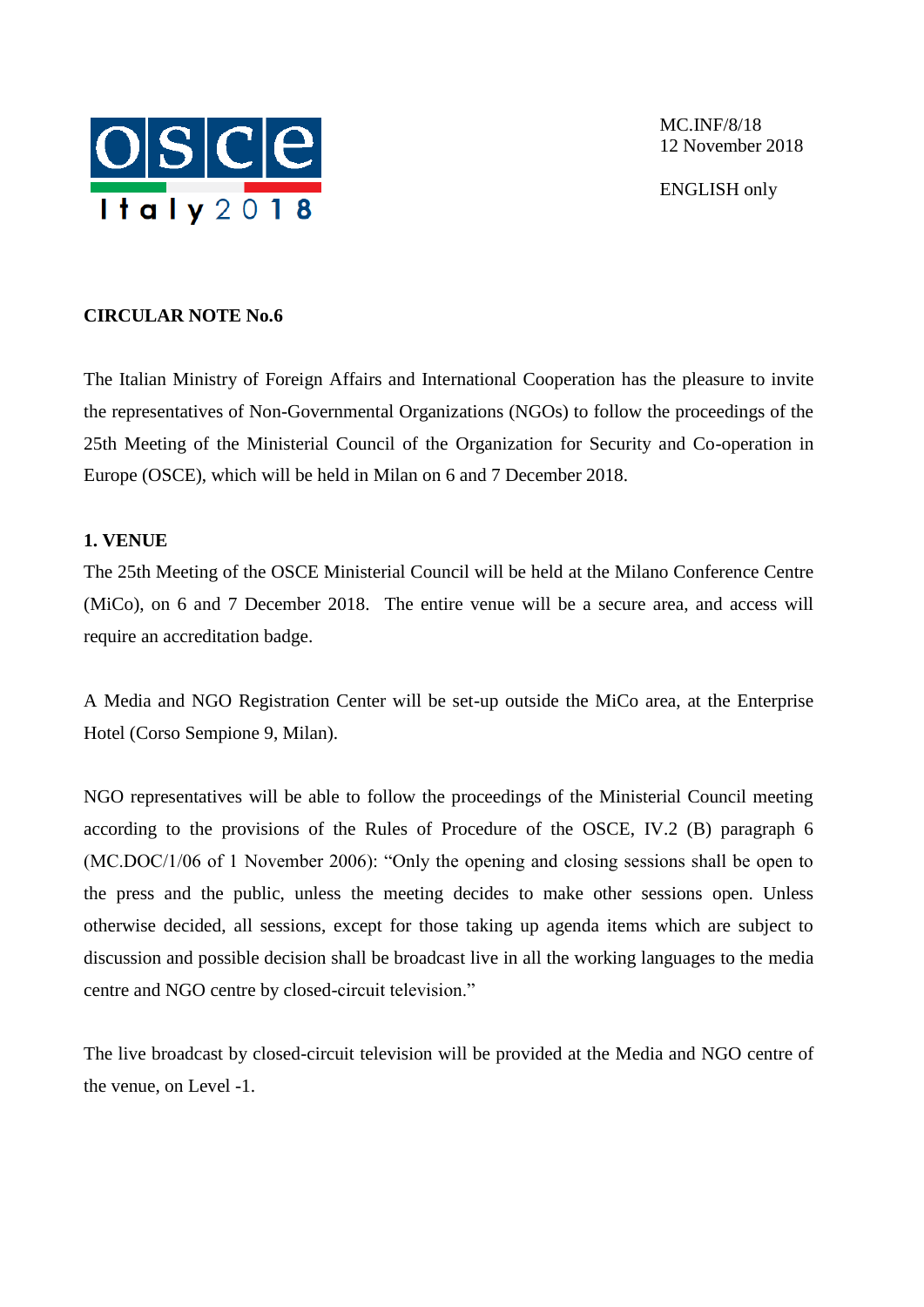# **2. FACILITIES FOR NGOS**

NGO representatives will have full access to the media and NGO centre. This area will include a dedicated working area for NGOs and free wireless internet access.

The opening hours of the media and NGO centre will be:

- Wednesday, 5 December: 12:00 until 20:00
- Thursday, 6 December: 07:00 until 22:00
- Friday, 7 December: 07:00 until end of conference

# **3. REGISTRATION AND ACCREDITATION**

All NGO representatives will have to be registered. To complete the registration process, all NGO representatives are requested to fill in the accreditation form on the on-line accreditation platform, through the use of the following link: <https://osce-2018.org/mi/Ngohome.Aspx>, and password: 8A92-2B59-9F21-C2EA.

The NGO accreditation platform will be available until registration deadline on Monday, 26 November 2018.

As part of the registration process, applicants are requested to provide their personal data as well as a color passport photograph (in .jpg format) for the production of access badges to the Conference venue.

The applicant's personal data will be examined by the Italian security authorities before accreditation is issued. Accreditations may be limited on the basis of the first-come-first-served principle. Each NGO can accredit no more than two representatives.

All personal data sent to the organizer of the event will be treated in accordance with the highest security requirements and national and international data protection standards. By providing their data on the abovementioned on-line platform, applicants will give their consent that the data can be used for accreditation purposes. All data will be deleted after the 2018 OSCE Ministerial Council.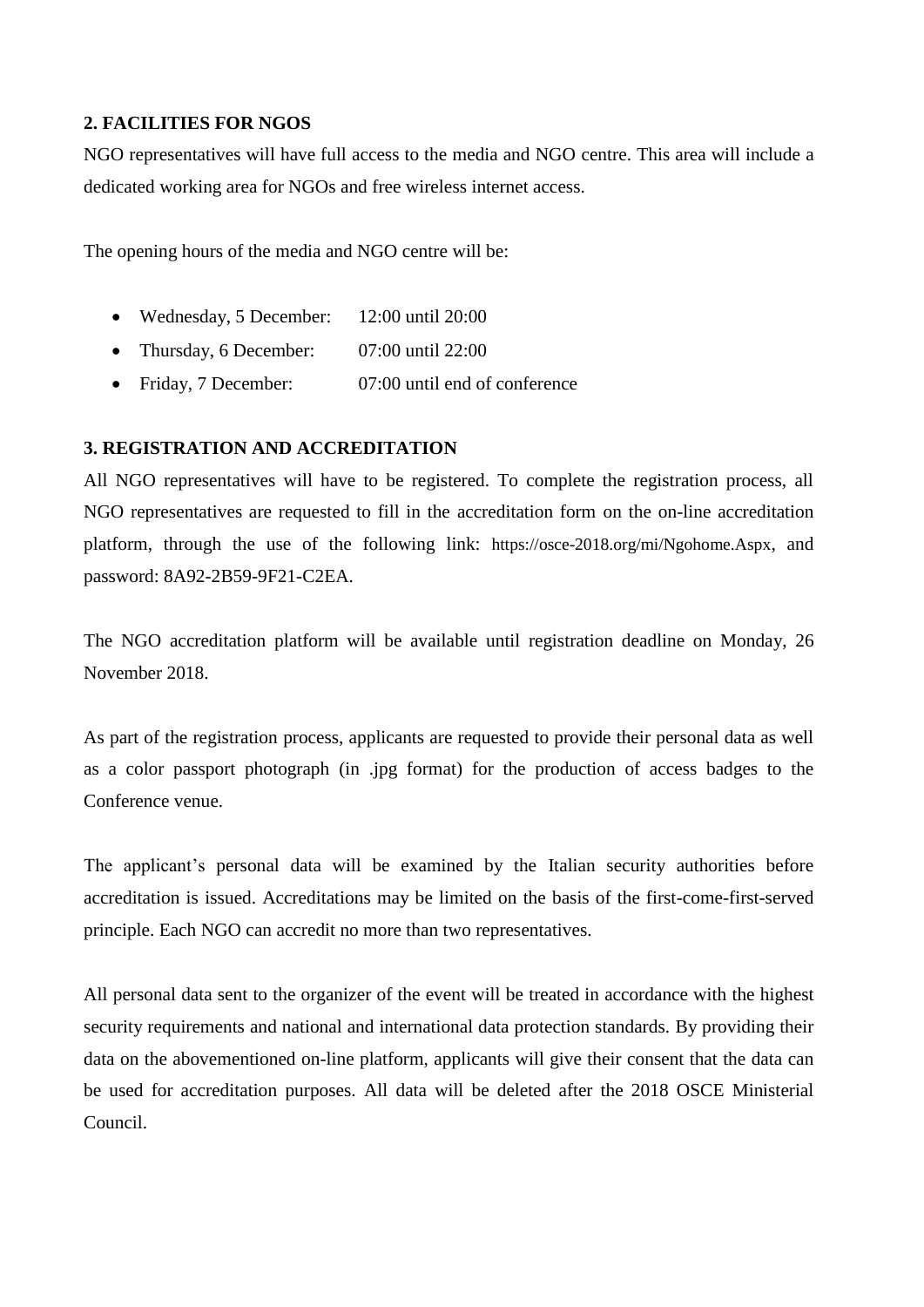Accredited NGO representatives will receive their badges at the Media and NGO registration Centre (Enterprise Hotel) during the following operating hours:

- Wednesday, 5 December : 10.00- 20.00;
- Thursday, 6 December: 07.00- 20.00.

The issuance of accreditation badges will be possible only upon presentation of an identity document. To be admitted to the conference venue and while inside the venue, the accreditation badge must be worn visibly at all times.

#### **4. TRANSPORT**

Accredited NGO representatives may be provided with a 3-day ticket for local public transport, upon registration at the Media and NGO registration Centre. Further, a regular shuttle service linking the registration center (Enterprise Hotel) and the Ministerial Council Conference premises (MiCo) will be available to accredited representatives on 5 and 6 December.

#### **4.1. ARRIVAL BY PLANE**

There are daily regular flights to Milano from a large number of European cities. As of Monday, 3 December 2018, there will be an OSCE Ministerial Council welcome desk in the arrival hall of three airports (Milano Linate, Milano Malpensa and Bergamo Orio al Serio), which will also provide information on transfer services to the town area of Milan.

For more information on Milano and Bergamo Airports, please visit: www1.seamilano.eu and [www.milanbergamoairport.it/en](http://www.milanbergamoairport.it/en)

#### **5. VISA REQUIREMENTS**

If applicable, a valid Schengen visa must be obtained before arrival in Italy. NGO representatives requiring an entry visa must submit their request to the competent Italian authority at least three weeks before their expected travel date. In general, the competent authority is the Italian Embassy or Consulate General in the country of residence of the applicant. An early consultation of the website of the Embassy/Consulate General is recommended.